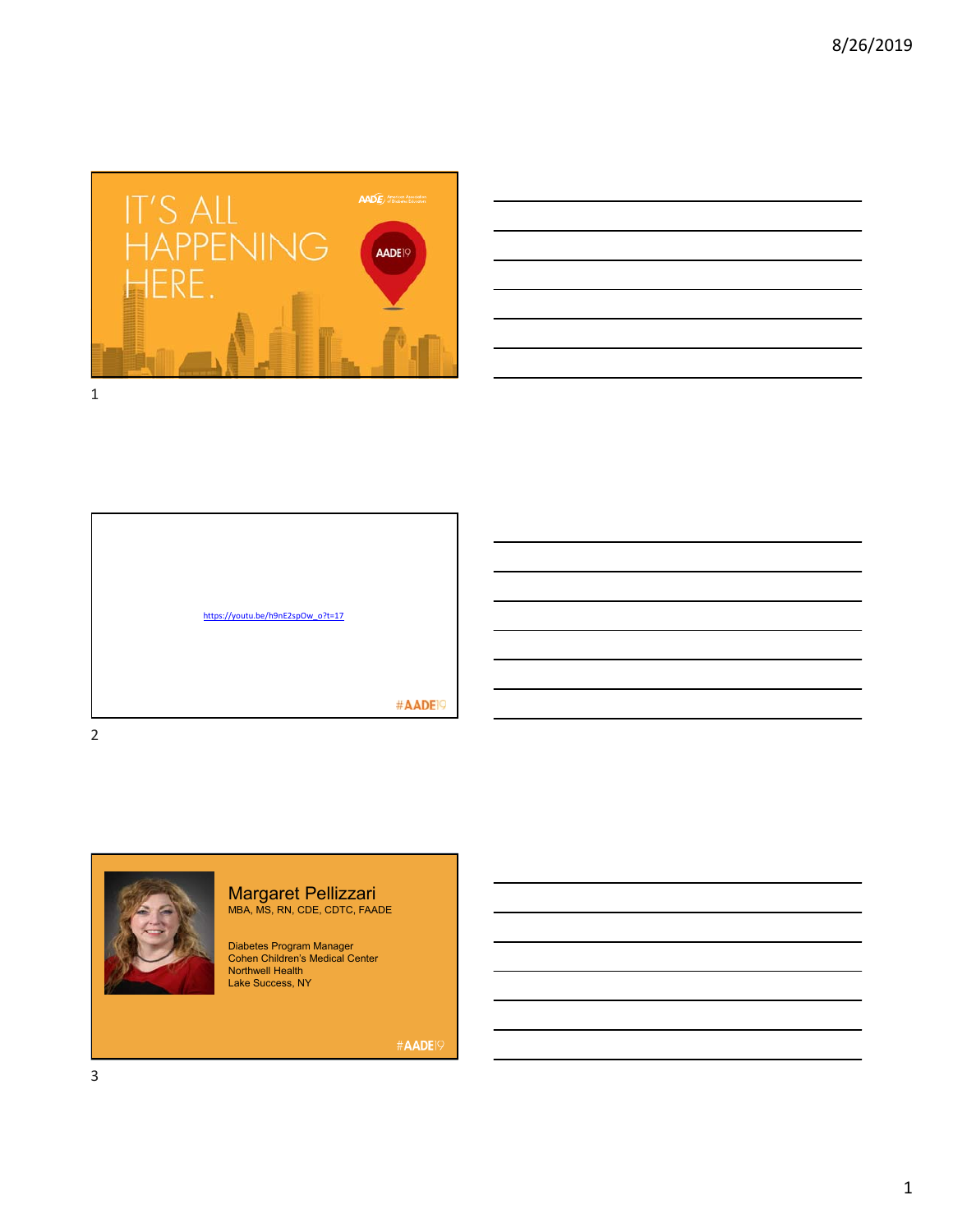## **Phantom Carbs**

- What are they?
- Why do individuals enter phantom carbs?
- Is it Good or Bad?

#AADE<sup>19</sup>

4

## **Disclosure to Participants**

- Notice of Requirements For Successful Completion
	- Please refer to learning goals and objectives Learners must attend the full activity and complete the evaluation in order to claim continuing education credit/hours
- Conflict of Interest (COI) and Financial Relationship Disclosures:
- No Conflicts of interes
- Non-Endorsement of Products: Accredited status does not imply endorsement by AADE, ANCC, ACPE or CDR of any commercial products displayed in conjunction with this educational activity
- Off-Label Use:
- Participants will be notified by speakers to any product used for a purpose other than for which it was approved by the Food and Drug Administration.

#AADE<sup>19</sup>

5

## **Meet Alexandra**

- Alexandra was diagnosed with type 1 diabetes at age 9 in 1/2015.
- She went on an Omnipod 9/2015
- Discovery of "Phantom Carbs" 1/2017; A1c=6.7%

#AADE<sup>19</sup>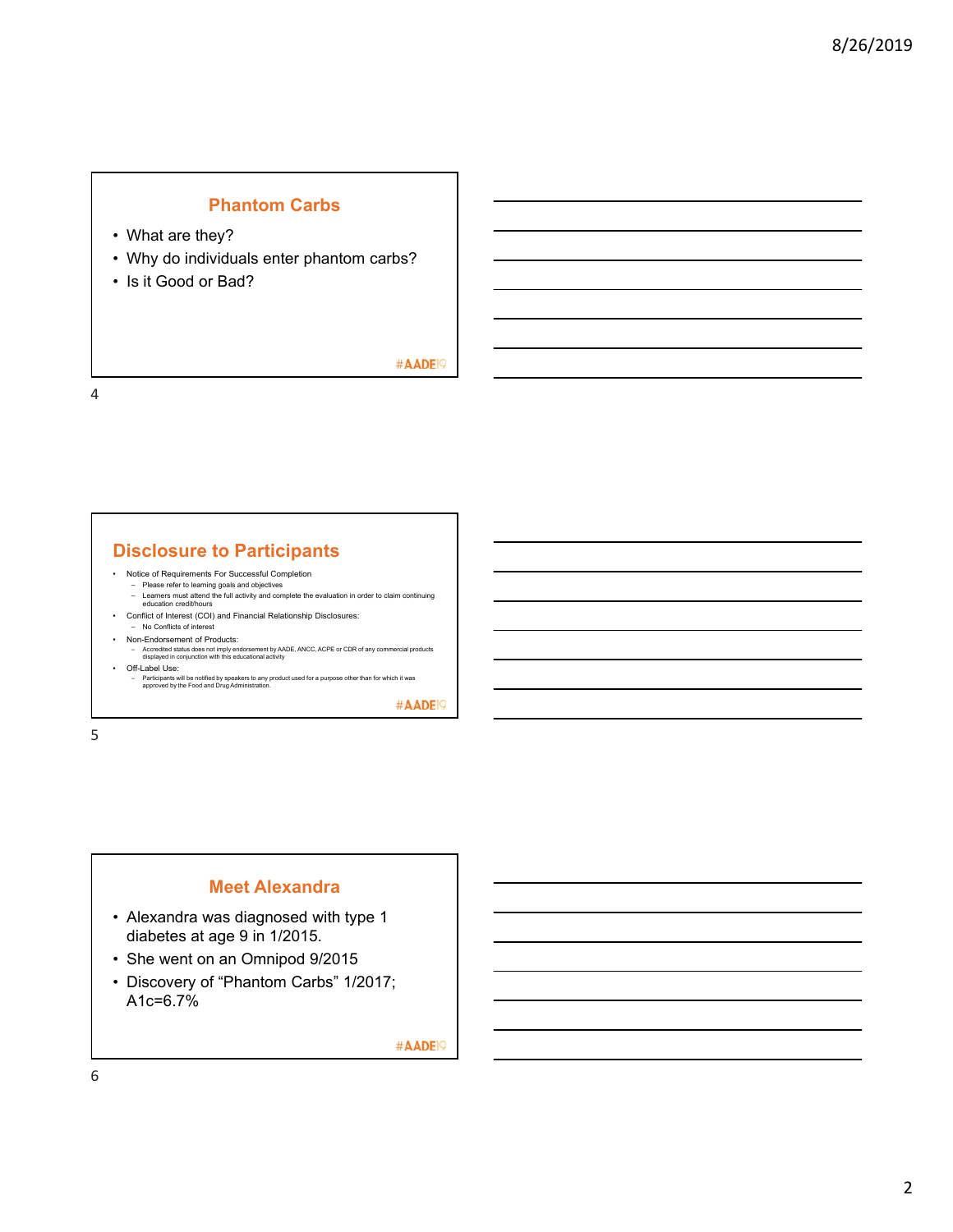



| <b>CGM</b><br>Glucose                                             |              | <b>Insulin</b>                      |            | Carbs               |                 | <b>Activity</b>        |                     |                 |
|-------------------------------------------------------------------|--------------|-------------------------------------|------------|---------------------|-----------------|------------------------|---------------------|-----------------|
| American<br>Average                                               |              | Average daily dose                  |            | Average carbs / day |                 | <b>Avg steps / day</b> | Aug kial / day      |                 |
| 152<br>۰                                                          |              | 23.6 U                              |            | 824 g               |                 | o                      | $\circ$             |                 |
| maldi<br><b>MAGARE</b>                                            | $40 - 4$     | $d$ days = 14                       | $50 = 184$ | $-28$               |                 | steps                  | kewi                |                 |
| $50 + 68$ $-8 + 85$<br>$50 + 6$ $-8 + 6$                          |              | Avg # bolus doses/day = 5.5         |            | Aug # 7 day = 5.6   |                 | 0% of 10000 (target)   | O% of 2500 (target) |                 |
| Aug # / day = 6.1<br>Aug # / day = 0                              |              |                                     |            |                     |                 |                        |                     |                 |
|                                                                   |              |                                     |            |                     |                 |                        |                     |                 |
| <b>Glucosa (mg/dl)</b>                                            |              |                                     |            |                     |                 |                        |                     |                 |
| Glucose values summary                                            |              | <b>Antworked</b>                    | Aug BG     | 4.06                | 50              |                        |                     |                 |
| Average (mg/di)                                                   | 152          | 00:00:06:00                         | 1T         | 32                  | 63              |                        |                     |                 |
| Median (mg/d)                                                     | 340          | 06:00:08:00                         | 124        | v.                  | 36              |                        |                     |                 |
| Highest value (makil)                                             | 45%          | 08:00:10:00                         | 118        | ĸ                   | $\overline{27}$ |                        |                     |                 |
| Lowest value (mg/d)                                               | 48           | 10:00:12:00                         | 140        | 16                  | 30              |                        | 15.                 |                 |
| Standard deviation (SO)                                           | <b>Kill</b>  | 12:00-14:00                         | 108        |                     | $\alpha$        |                        |                     |                 |
| Values pay day                                                    | 6.1          | 14:00-14:00                         | 153        | 11                  | A1              |                        |                     |                 |
| Number of values                                                  | 85           | 16:00-18:00                         | 1.28       | ٠                   | 60              |                        |                     |                 |
| Values above goal (180 mg/d)                                      | $35 -$       | 18:00-20:00                         | 129        | ×                   | 39              | 69%                    |                     |                 |
| Values within goal (70-180 mg/d)                                  | 56           | 38:00-33-00                         | 215        | ٠                   | 121             |                        |                     |                 |
| Values below goal (70 mg/dl)                                      | ¥.           | 22:00-24:00                         | 190        | ٠                   | 58              | <b>Bally</b>           |                     |                 |
| CGM (ma/dl)<br>No values                                          |              |                                     |            |                     |                 | <b>III</b> Below       |                     |                 |
| Incutin                                                           |              |                                     |            |                     |                 |                        |                     |                 |
| <b>Insulin dasas summary</b>                                      |              | finius calculation summary          |            |                     |                 |                        |                     |                 |
| Average daily insulin (U)                                         | 23.6         | Avg # Normal Boluses/day            |            |                     | 5.5 (100%)      |                        |                     |                 |
| Standard deviation (SO)                                           | 6.2          | <b>Baka averrides/total bakages</b> |            | O%                  |                 |                        | ↙                   |                 |
| Average daily based (U)                                           | 2.9          |                                     |            | ۰                   |                 |                        |                     |                 |
| Average daily bolus (LB)                                          | 20.7         | Aug # bolus eventdesiday            |            |                     |                 | <b>COLLANS</b>         |                     |                 |
| Average bolus doses/day                                           | 5.5          |                                     |            |                     |                 |                        |                     |                 |
|                                                                   | $\mathbf{r}$ |                                     |            |                     |                 | <b>Barnet</b>          |                     | <b>#AADE</b> I9 |
|                                                                   |              |                                     |            |                     |                 |                        |                     |                 |
| Average days between cannula fills<br>Average days between primes | ٠            |                                     |            |                     |                 |                        |                     |                 |



- Using temp basal overnight
- Checking and bolusing overnight
- Adding more carbs so that child gets more bolus
- Adding more insulin with correction

#AADE<sup>19</sup>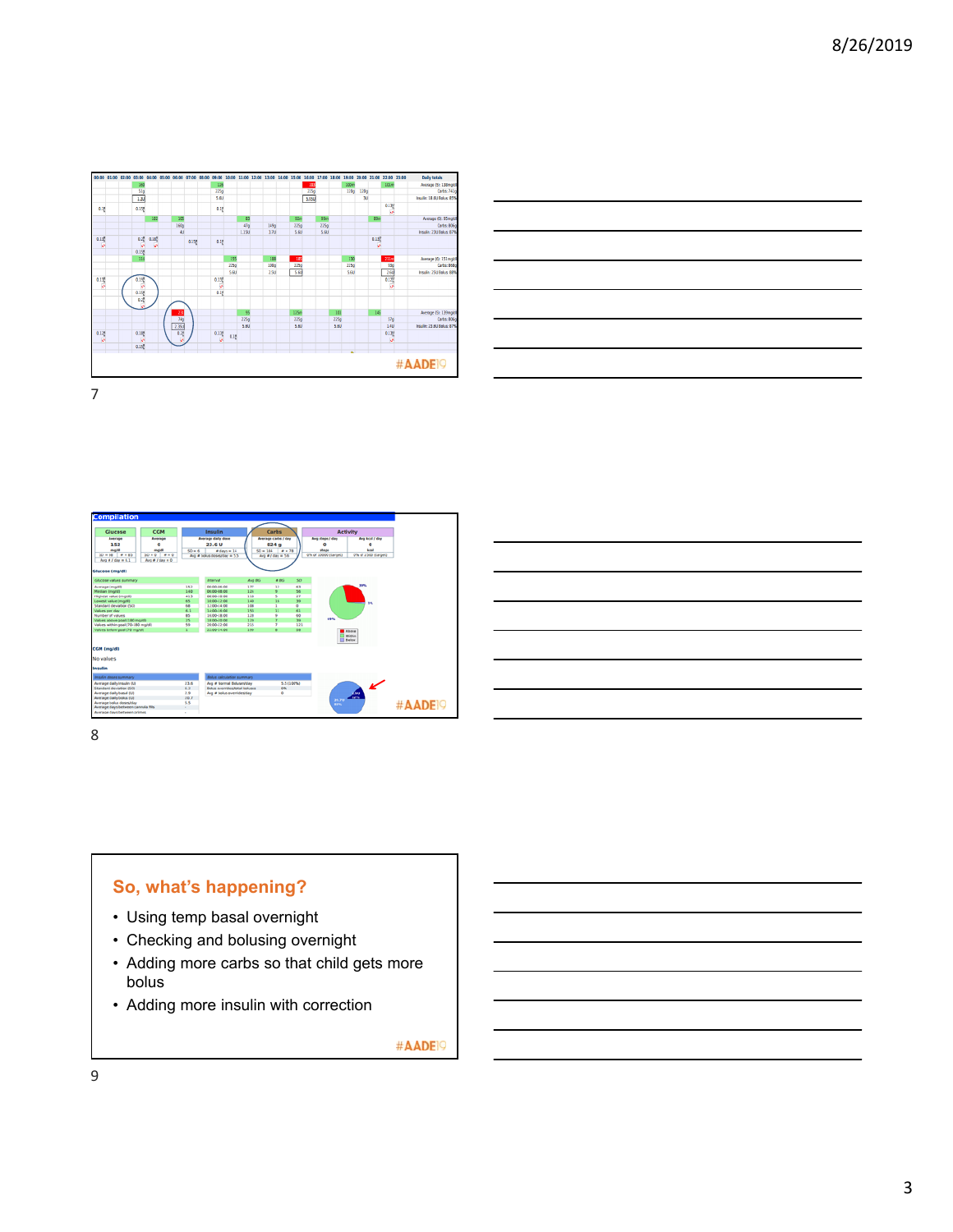#### **12/2017**

• Review of her Omnipod download shows average glucose of 143 mg/dL. Average daily dose of insulin of 29.2 U (0.77 U/kg/day), average of grams 426 carbohydrates/day. 90% of her glucose is within range, 10% is above range, and 0% is below range. Bolus 58-63% and basal 37-42%. ; BMI=66; A1c=8.1%

#AADE<sup>19</sup>

10

#### **DKA admission note 6/2018**

- Patient admitted to CCMC PICU from 6/20- 6/21 in DKA with initial VBG showing pH 7.05,  $CO<sub>2</sub>$  37,  $HCO<sub>3</sub>$  9.
- Patient noted to have a HbA1c of 11.1% on this admission, however on review of patient's Omnipod blood sugars were mostly in the low 100s.
- We asked mother to supervise patient in the next week and send us her blood sugars as the blood sugars reported did not correlate with her HbA1c.

#AADE<sup>19</sup>

11

### **Note from Pediatric Endocrinologist 7/2018 after DKA admission 6/2018**

• On review of her pump download her blood glucose levels are mostly in target range or above and her mother has been entering a higher amount of carbohydrates again in order to lower her blood glucose levels.

#AADE<sup>19</sup>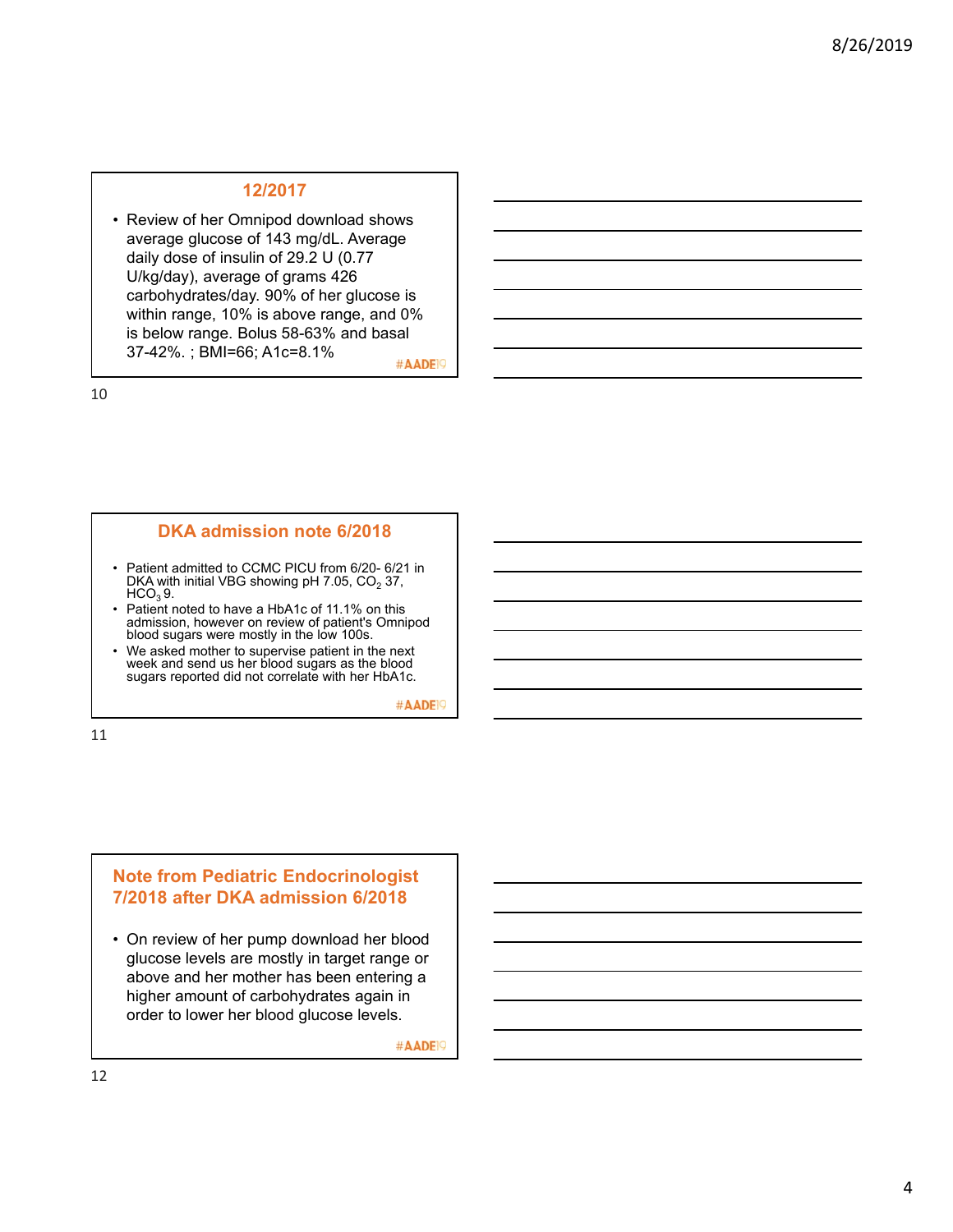# **Alexandra age 13; A1c=11.2% (4/2019)**

- Child not wearing CGM (training 1/2019)
- Child manually in-putting glucoses
- Parents still getting up in the middle of the night to check glucose and bolus; sometimes for correction and sometimes adding "phantom carbs" plus correction **bolus**

#AADE<sup>19</sup>

13



| <u> Andreas Andreas Andreas Andreas Andreas Andreas Andreas Andreas Andreas Andreas Andreas Andreas Andreas Andr</u>                                                 |  |  |
|----------------------------------------------------------------------------------------------------------------------------------------------------------------------|--|--|
|                                                                                                                                                                      |  |  |
|                                                                                                                                                                      |  |  |
| $\overline{\phantom{a}}$                                                                                                                                             |  |  |
| ,我们也不会有一个人的事情。""我们的人们,我们也不会有一个人的人,我们也不会有一个人的人,我们也不会有一个人的人,我们也不会有一个人的人,我们也不会有一个人的<br>第一百一十一章 我们的人,我们的人们的人们,我们的人们的人们的人们,我们的人们的人们的人们,我们的人们的人们,我们的人们的人们,我们的人们的人们,我们的人们的人 |  |  |
|                                                                                                                                                                      |  |  |



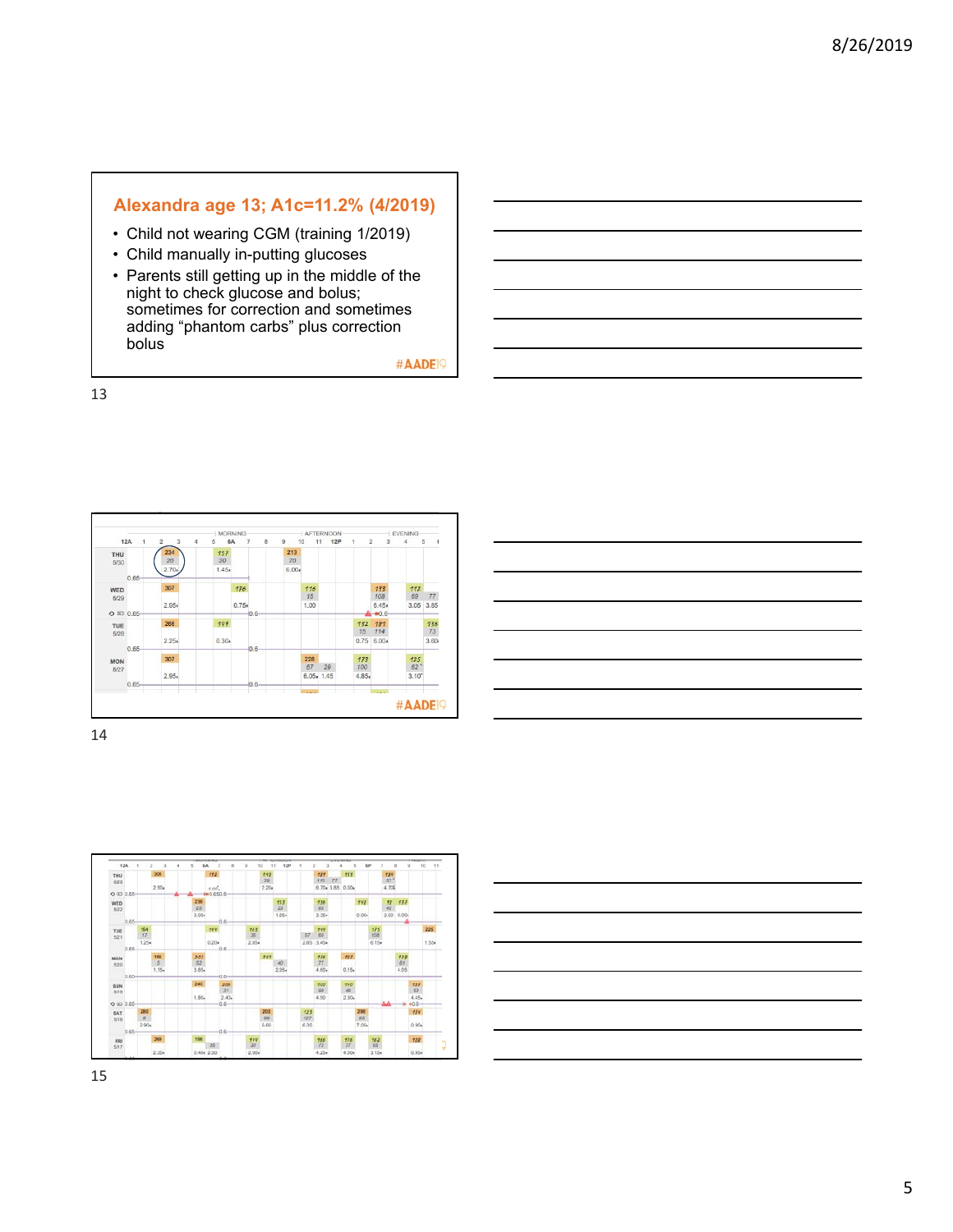| AVG. NIGHT (9PM - 5AM) |                        |                 | 14 DAY AVERAGE (MAY 17 - 30) |                       |      |  |
|------------------------|------------------------|-----------------|------------------------------|-----------------------|------|--|
| <b>BG(20)</b>          | 240 moldL SD:          | 60              | <b>BG(83)</b>                | 183 mg/dL SD:         | 55   |  |
| Bolus:                 | 3.2 U (39%) Overrides: | 0%              | Bolus:                       | 19 U (57%) Overrides: | 0%   |  |
| <b>Basal Rate</b>      | 5 U (61%) Carbs:       | 20 <sub>9</sub> | <b>Basal Rate</b>            | 14.1 U (43%) Carbs:   | 261q |  |
| TDD:                   | 8.2 U                  |                 | TDD:                         | 33.1 U                |      |  |

٦

16



17